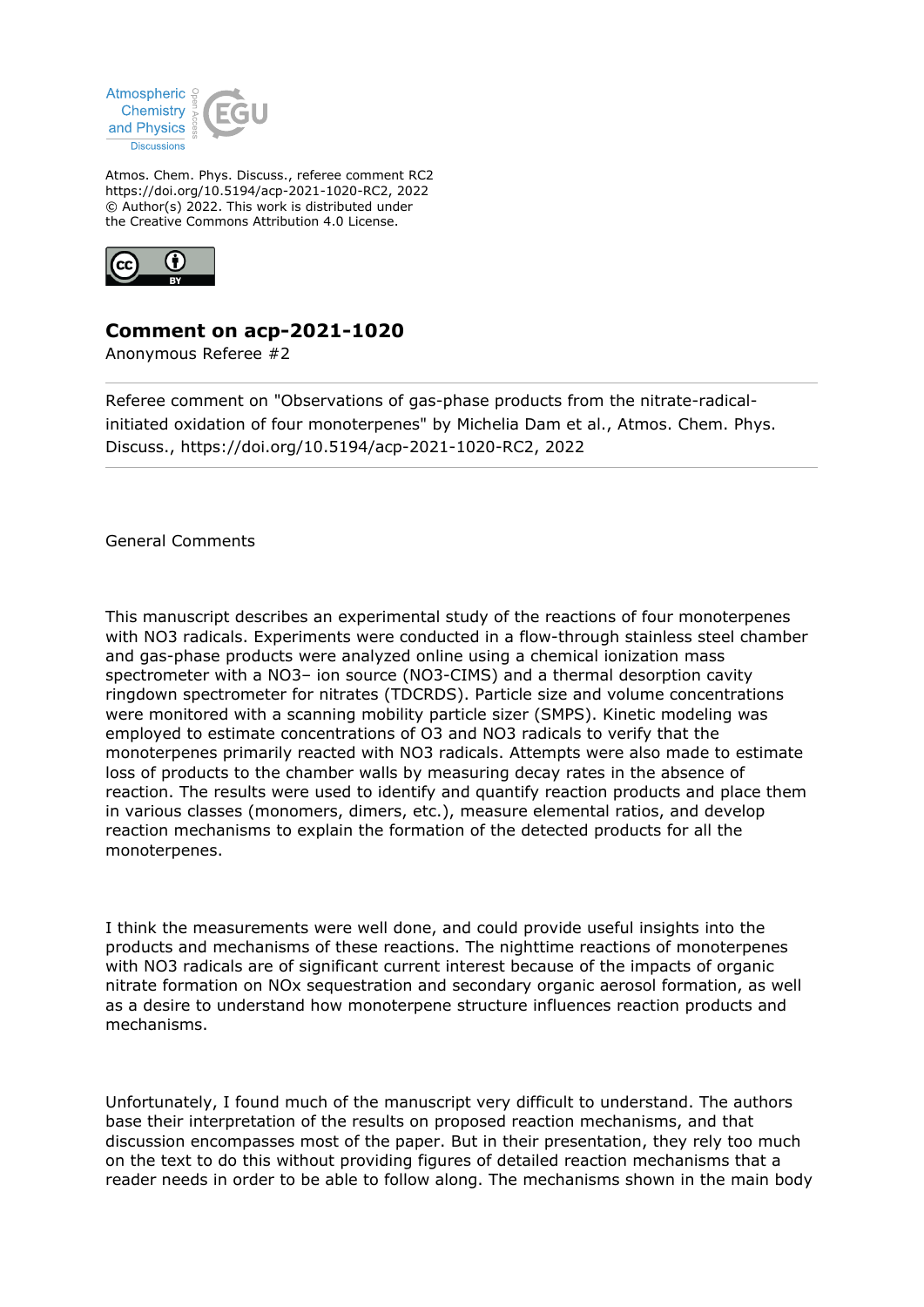of the paper are condensed to the point that they are of little value, and those in the SI are only slightly better. The text is extremely dense and detailed, and in my opinion spends too much time attempting to explain every observation. As a result, I came away not knowing what the main points were. I strongly suggest that the authors make a major effort to narrow the discussion to the main points, and create figures that allow a reader to explicitly follow all the reaction steps discussed in the text. Since I am normally quite comfortable with VOC oxidation mechanisms, I think that unless this is done the paper will be unreadable to most people who might be interested in the topic. In light of these problems, I think the manuscript might be publishable in ACP, since the experiments are interesting and of high caliber, but not without major revisions. I provide some specific comments below, but given the overall difficulties I had understanding much of the discussion, there are large sections for which I did not provide comments.

Specific Comments

- Page 2, line 15: Do you mean peroxy radical isomerization reactions?
- Page 2, line 17: Why do you quote  $O2$  concentrations  $> 10E15/cm3$  when they are  $\sim$ 10E18/cm3 in the troposphere?
- Page 6, line  $7-11$ : The rate constant for a-pinene  $+$  O3 is 8.4E-17. It is also most reasonable to use values for alkenes with similar structures, especially where the C=C bond is in the ring and a methyl group is attached, since that has a large impact on the rate constants. The a-pinene + NO3 rate constant is 6.2E12. See Atkinson and Arey, Chem Rev. 103, 4605 (2003).
- Page 6, line 14-16: Is 6E10/cm3 to estimated total detected product concentration? It doesn't have the right units for a calibration factor. If so, what does this correspond to as a yield, and which experiment does it apply to? And why do all the figures except 8 report ion counts instead of concentrations?
- Page 6, line 19: What do you mean by reaction intermediates? Radicals? Which ones?
- Page 7, line 27: Are you suggesting that  $RO + RO$  reactions occur? This is not possible, since RO isomerization, decomposition, or O2 reactions occur on microsecond timescales, while bimolecular RO + RO reactions would occur on second timescales or longer.
- Page 7, line 32: What do you mean by number of generations? In standard usage the number of generations is the number of reactions of C=C bonds in the molecule with NO3 radicals, so here 1 or 2 generations might be formed. Also, because the presence of NO3 in the molecule is a clear indication of NO3 addition, the N/C ratio would be a better indicator of the number of generations.
- Table 1: What is meant by RO + H? The only RO reactions that form ROH are H-shift isomerization.
- Page 9, line 10: Do mean a bimolecular reaction to form a RO radical? That would not be considered decomposition, which generally refers to a unimolecular bond cleavage and dissociation.
- Page 11, line 1: See Comment 13.
- Page 11, line 8: Don't you mean loss of acetone?
- Page 12, lines 14–16: I think the aldehyde in Figure 5A is more likely to be formed by an RO2 + RO2 reaction via the Russell mechanism than by an RO + O2 -> R=O + HO2 reaction, since this RO radical could isomerize much faster than the O2 reaction.
- Page 14, line 25: I think this should be "...total detected organic...".
- Page 16, line 19: I think this should be "...major detected species...".